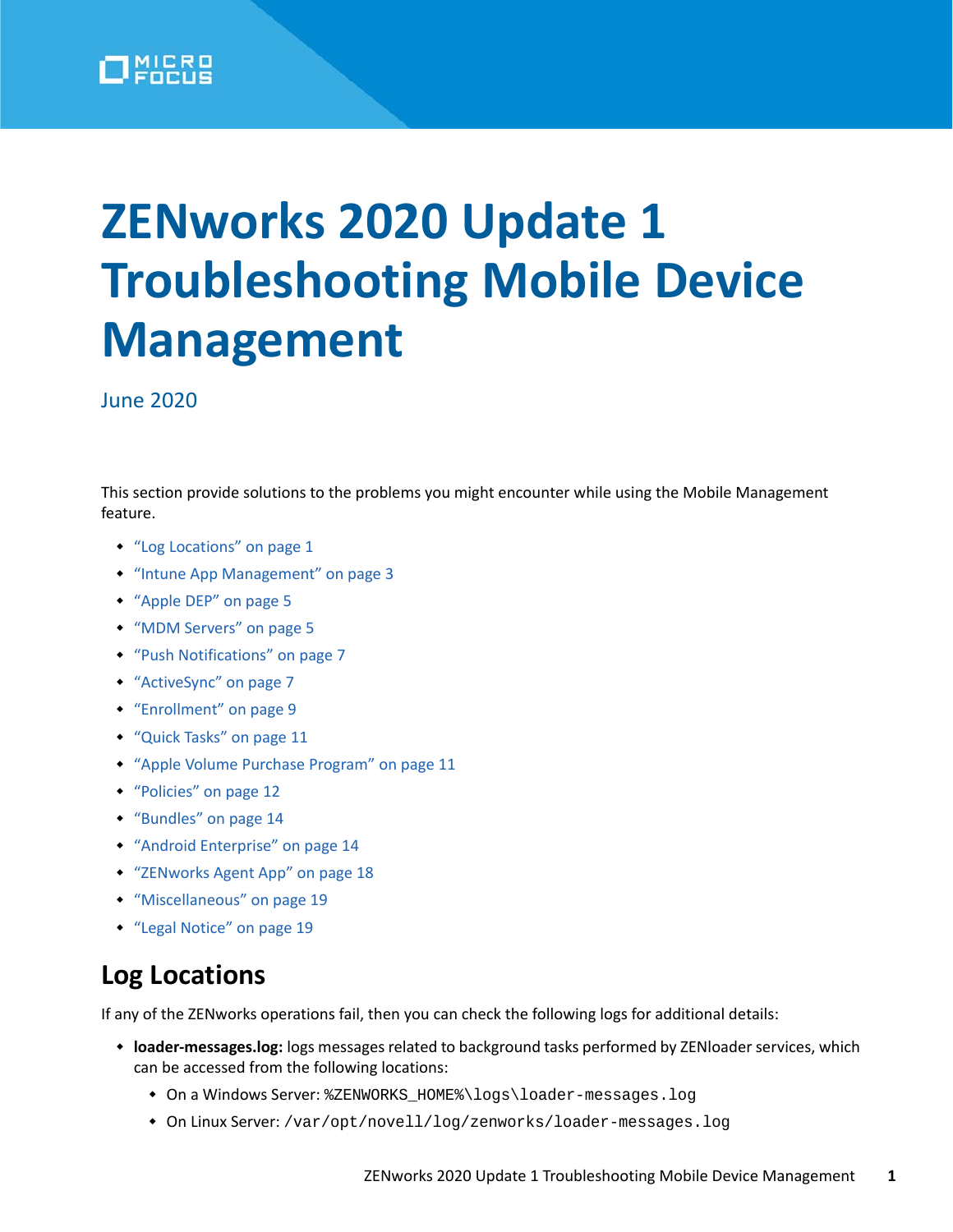- **services-messages.log:** logs issues related to tasks performed by the ZENworks Server, which can be accessed from the following locations:
	- On a Windows Server: %ZENWORKS\_HOME%\logs\services-messages.log
	- On Linux Server: /var/opt/novell/log/zenworks/services-messages.log
- **zcc.log:** logs issues related to ZENworks Control Centre User Interface related failures while configuring or creating components such as push notifications, bundles, policies, user sources or an MDM server. These logs can be accessed from the following locations:
	- On a Windows Server: %ZENWORKS\_HOME%\logs\zcc.log
	- On Linux Server: /var/opt/novell/log/zenworks/zcc.log

**NOTE:** References to %ZENWORKS\_HOME% indicates the following default path that can be changed during installation: C: \Program Files\Novell\ZENworks.

- **zapp.log:** logs issues related to the ZENworks Agent App installed on Android devices. This can be found on the device at: storage/emulated/0/ZENworks/logs. For logs within a Work Profile, the administrator needs to approve a file manager app using which the file can be viewed in the device.
- **eup-casa.log:** logs issues related to zenworks-eup login. The logs can be accessed from the following locations:
	- On a Windows Server: %ZENWORKS\_HOME%\logs
	- On Linux Server: /var/opt/novell/log/zenworks/

The following table lists some of the possible troubleshooting scenarios along with details of related log files that might help you resolve the issues:

| <b>Scenario</b>                                                                                              | Logs                                                                    |
|--------------------------------------------------------------------------------------------------------------|-------------------------------------------------------------------------|
| Apple Volume Purchase Program                                                                                |                                                                         |
| Unable to create a VPP subscription.                                                                         | zcc.log, services-messages.log                                          |
| VPP Subscription has failed to replicate bundles based on<br>apps approved in Apple VPP.                     | loader-messages.log                                                     |
| VPP Bundle distribution has failed on the device                                                             | services-messages.log                                                   |
| <b>ActiveSync Server</b>                                                                                     |                                                                         |
| Active Sync server creation fails in the ZCC wizard.                                                         | zcc.log                                                                 |
| Failed to establish a connection with the ActiveSync server. services-messages.log                           |                                                                         |
| <b>Android Enterprise</b>                                                                                    |                                                                         |
| Unable to create an Android Enterprise Subscription                                                          | zcc.log, services-messages.log                                          |
| The subscription has failed to replicate bundles based on<br>apps approved in the managed Google Play Store. | loader-messages.log                                                     |
| Work profile enrollment has failed                                                                           | services-messages.log, zapp.log (on the personal side of<br>the device) |
| Work managed enrollment has failed                                                                           | services-messages.log                                                   |
| <b>Apple Device Enrollment Program</b>                                                                       |                                                                         |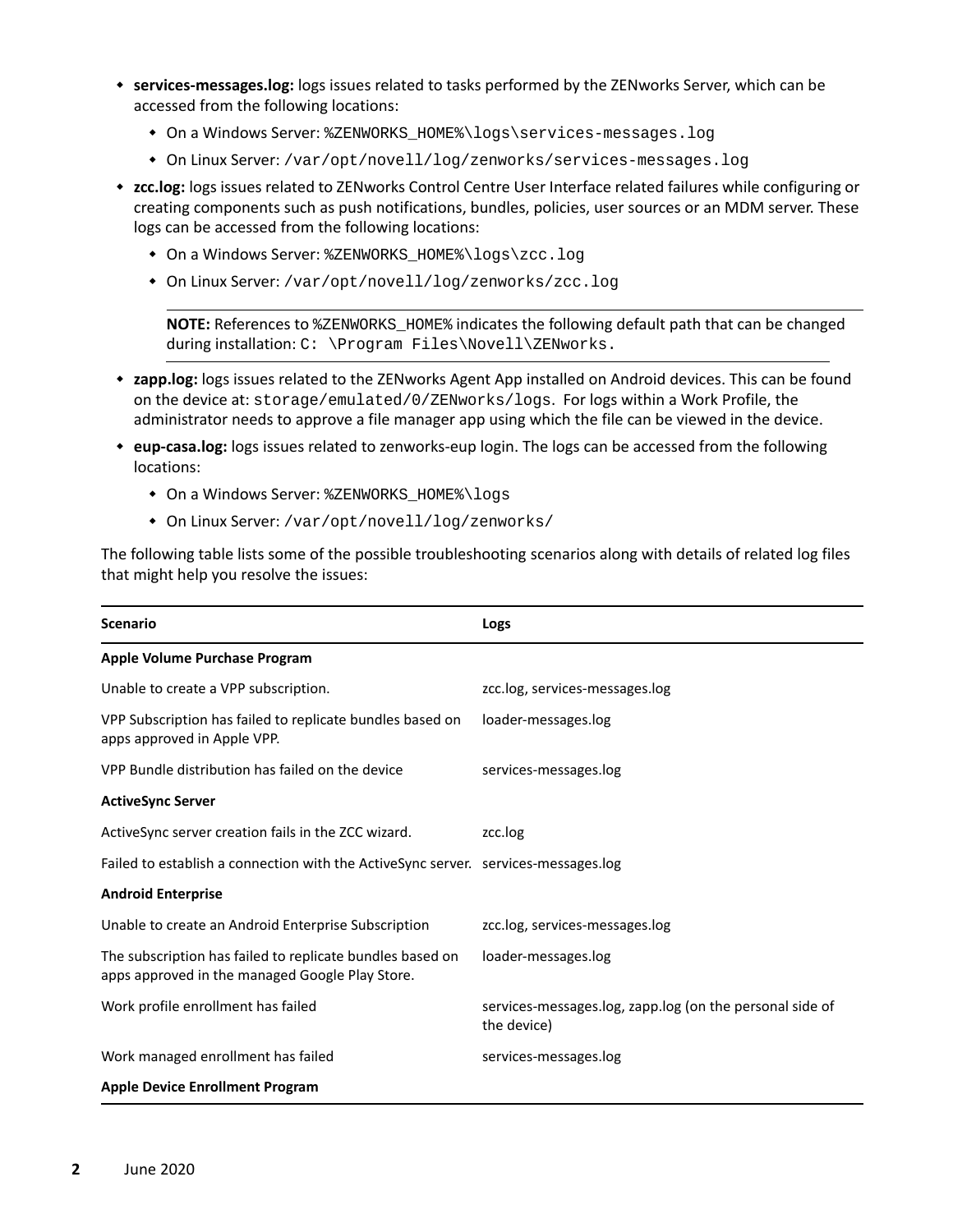| <b>Scenario</b>                                                                                                     | Logs                           |
|---------------------------------------------------------------------------------------------------------------------|--------------------------------|
| Unable to assign the DEP server role to an MDM Server.                                                              | zcc.log, services-messages.log |
| DEP device enrollment fails                                                                                         | services-messages.log          |
| <b>Intune App Management</b>                                                                                        |                                |
| Microsoft Graph API configuration fails                                                                             | zcc.log, services-messages.log |
| Failed to create an Intune App Protection policy                                                                    | zcc.log, services-messages.log |
| <b>iOS Bundles</b>                                                                                                  |                                |
| Failed to create an iOS bundle                                                                                      | zcc.log, services-messages.log |
| Failed to distribute an iOS bundle                                                                                  | zcc.log, services-messages.log |
| <b>Push Notifications</b>                                                                                           |                                |
| APNs certificate import has failed                                                                                  | zcc.log, services-messages.log |
| <b>Mobile Security and Control Policies</b>                                                                         |                                |
| Device control policy settings are not applied on the device zcc.log, services-messages.log. For an Android device, | check zapp.log on the device.  |

# <span id="page-2-0"></span>**Intune App Management**

#### **Microsoft Graph API Configuration fails**

Explanation: Microsoft Graph API configuration in ZENworks fails.

Possible Cause: Some of the reasons for failure are:

- ZENworks Server using which Microsoft Graph API is configured does not have outbound connectivity to contact the Azure portal.
- Pop-up blocker is not disabled on the browser using which Microsoft Graph API is configured. Disable the pop-up blocker and try again.

#### **iOS Intune App Protection Policy creation fails in ZENworks.**

Explanation: iOS Intune App Protection policy creation fails in ZENworks.

Possible Cause: Some of the reasons for failure are:

- ZENworks Server using which Microsoft Graph API is configured does not have outbound connectivity to contact the Azure portal.
- The access token is either invalid or has expired. You need to renew the token, in ZCC, by navigating to **Configuration** > **Management Zone Settings** > **Intune App Management** > **Renew Token**. After renewing the token, you need to start creating the policy again.
- The Microsoft Graph API is either not configured or is deleted from ZENworks. To configure it, navigate to **Configuration** > **Management Zone Settings** > **Intune App Management**. After configuring the account, you need to start creating the policy again.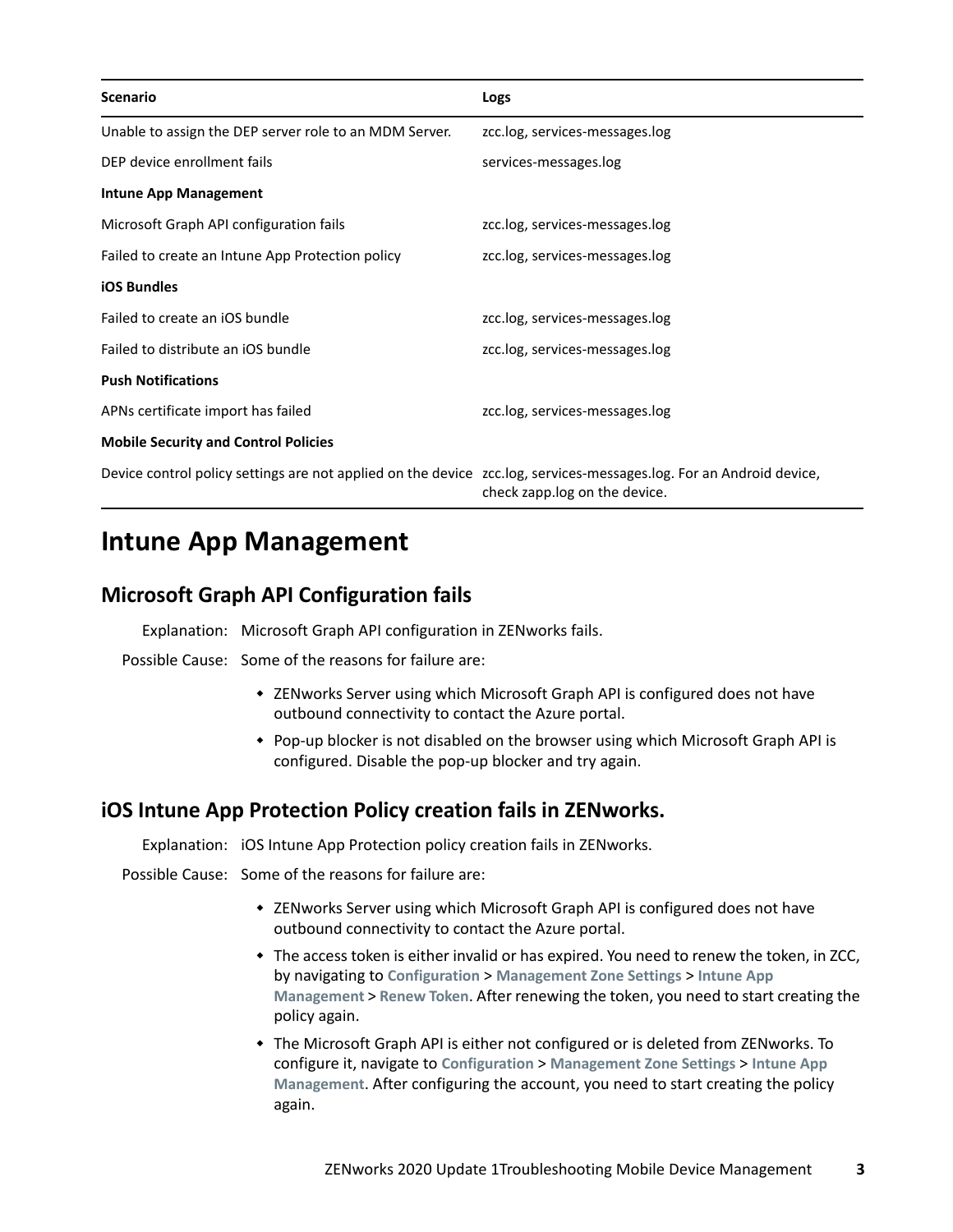## **The creation or modification of iOS App Protection policy succeeds in ZENworks but fails in Azure**

Explanation: iOS Intune App Protection Policy is created or modified (such as copying or renaming the policy) successfully in ZENworks but the creation or modification of the same policy fails in the Azure portal.

Possible Cause: Some of the reasons for failure are:

- ZENworks Server is facing some network connectivity issues.
- The access token is either invalid or has expired. You need to renew the token, in ZCC, navigate to **Configuration** > **Management Zone Settings** > **Intune App Management** > **Renew Token**.
- The Microsoft Graph API is either not configured or is deleted from ZENworks. To configure it, navigate to **Configuration** > **Management Zone Settings** > **Intune App Management**.
- Action: After resolving the issue, you need to undo the operation in ZCC and retry. For example: If copying of the policy succeeds in ZENworks but not in Azure, you need to resolve the issue, delete the copy of the policy created in ZENworks and then copy the policy again.

#### **The deletion of iOS App Protection policy succeeds in ZENworks but fails in Azure**

- Explanation: iOS Intune App Protection Policy is deleted (such as copying or renaming the policy) successfully in ZENworks but the deletion of the same policy fails in the Azure portal.
- Possible Cause: Some of the reasons for failure are:
	- ZENworks Server using which is facing some network connectivity issues.
	- The access token is either invalid or has expired.
	- Microsoft Graph API account was already removed from ZENworks.
	- Action: Visit the Azure portal to manually delete the iOS Intune App Protection Policy.

#### **Token renewal fails if the process is initiated from another ZENworks Server**

- Explanation: When there are multiple Primary Servers in the zone and the redirect (callback) URL of a particular ZENworks server is specified in the Microsoft portal while configuring Microsoft Graph API, then token renewal fails if the process is initiated using a different ZENworks server and not the server whose callback URL is specified in the Microsoft App Registration portal.
	- Action: Modify the redirect URL in the [Microsoft App Registration portal](https://apps.dev.microsoft.com) to the redirect URL of the ZENworks server using which you want to renew the token.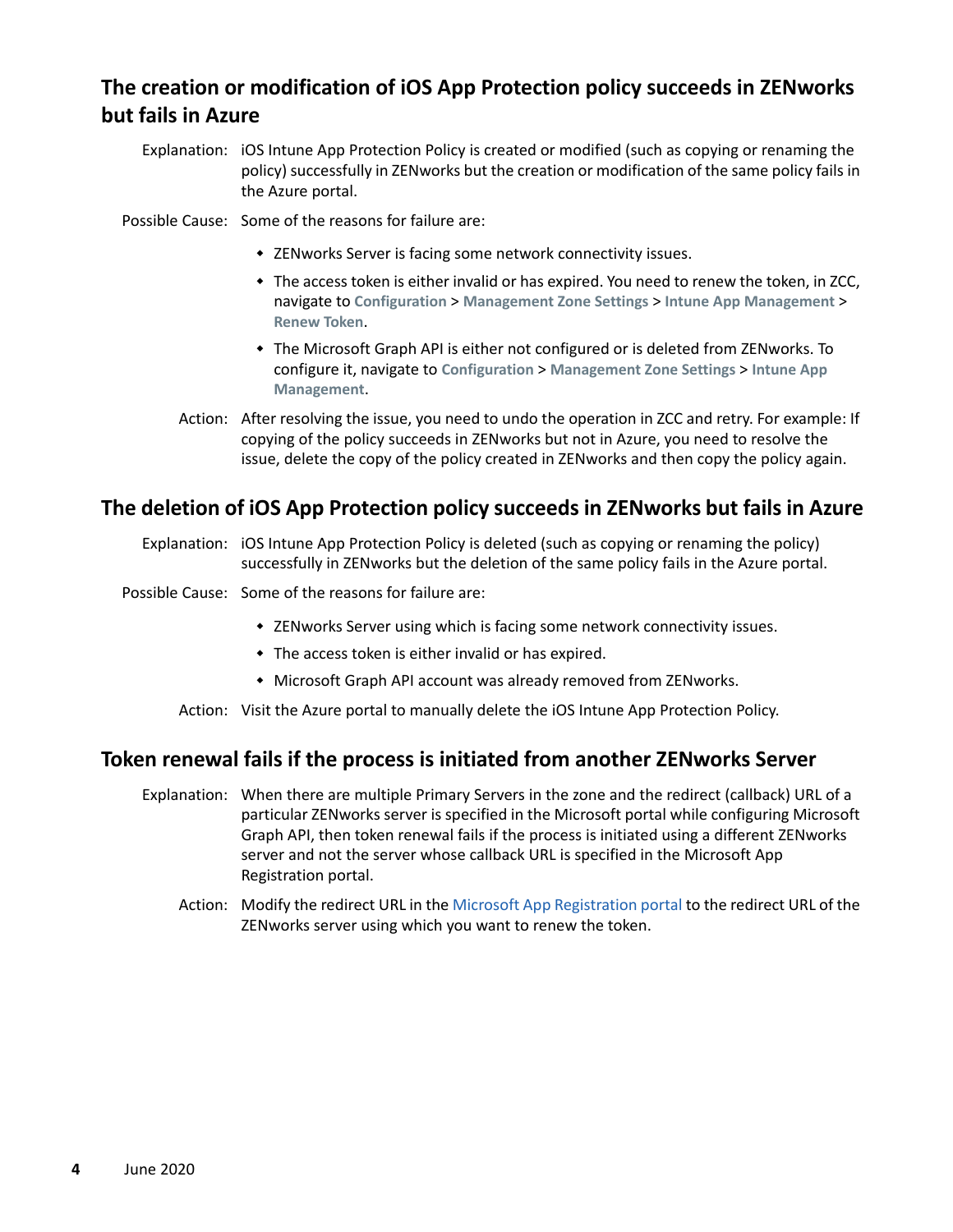# <span id="page-4-0"></span>**Apple DEP**

## **DEP Server creation fails if certain mandatory information is missing in the uploaded token**

- Explanation: While uploading a token, if certain mandatory information such as the Server GUID or the Virtual MDM Server name is missing in the token, then the DEP server creation fails. This might occur if the Device Manager role is not added to your Apple account.
	- Action: Ensure that you add the Device Manager role to your Apple account and re-generate the token in the DEP portal. If this role is already linked to your account, then contact the customer support team.

#### **DEP enrollment fails if the user initially skips applying the MDM Profile on the device**

Explanation: While enrolling a device through Apple DEP, if the user initially skips DEP enrollment (if **Allow user to skip applying the MDM profile on the device** is enabled in the assigned DEP profile) and returns to the previous page to allow DEP enrollment, then the enrollment fails.

Action: To enroll the device, reset the device to its factory settings.

#### **DEP enrollment does not proceed further after specifying assigned user credentials**

- Explanation: During DEP enrollment, if the device is assigned to a specific user and the user specifies their login credentials, DEP enrollment might not proceed to the next screen.
	- Action: Ensure that the user credentials entered are correct.

#### **DEP enrollment fails while re-enrolling a retired device**

- Explanation: A device that was retired by another user is now being re-enrolled via Apple DEP. However, DEP enrollment fails after the new user enters his/her credentials.
	- Action: Ensure that you delete the device object of the retired device in ZCC, before you proceed with re-enrollment.

## <span id="page-4-1"></span>**MDM Servers**

#### **While configuring access controls to secure an MDM Server, Administration access is denied for all**

Explanation: While configuring access controls to secure an MDM Server, Administration access is denied for all and ZCC remains inaccessible except from the server in which the access was allowed or denied.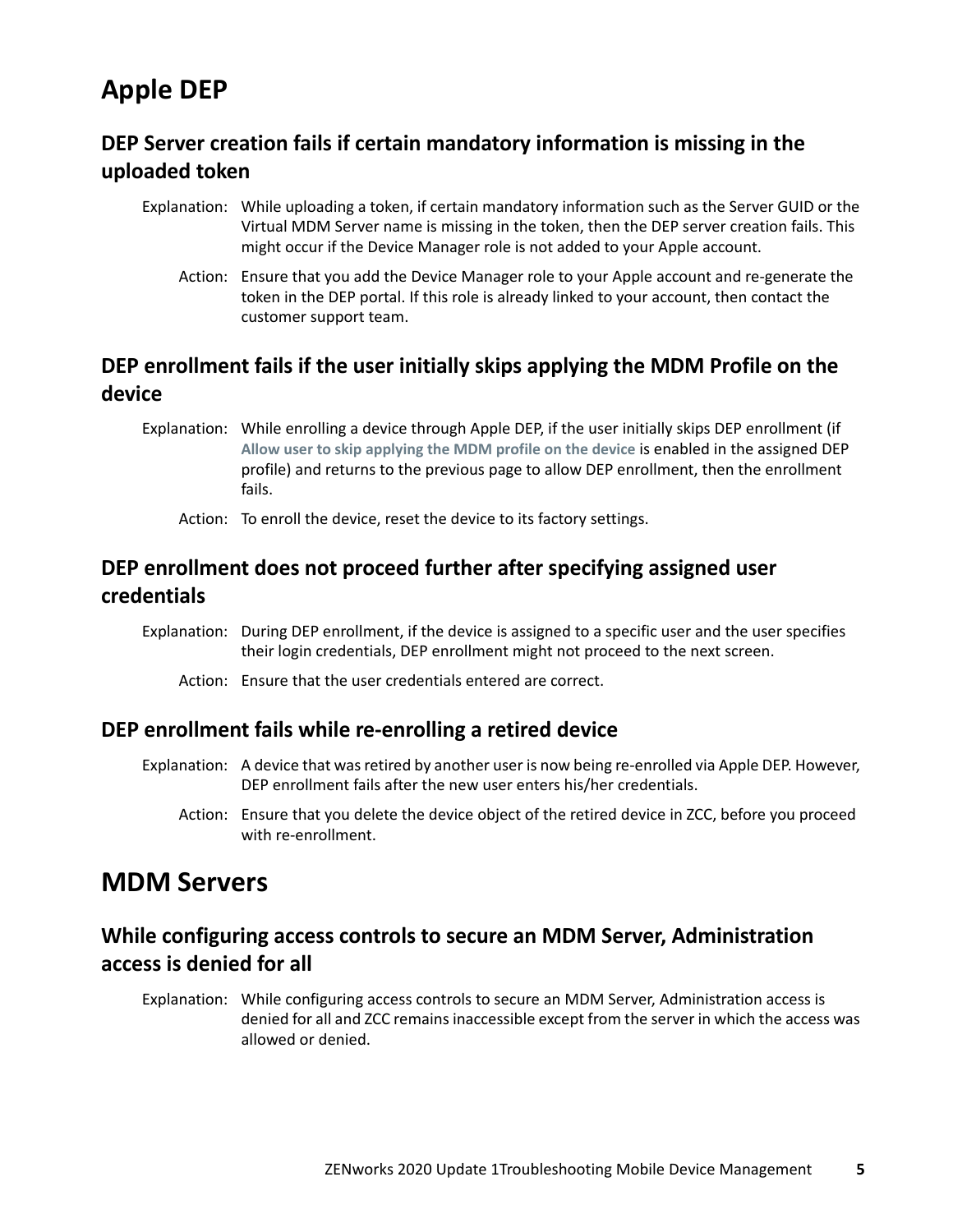- Action: Change the configuration by accessing ZCC from the MDM Server in which the access was denied. You can access ZCC in the following ways:
	- Enter the Server IP.
	- Enter https://localhost (applicable for IPv4 addresses only)
	- Enter the loopback address.

If you are still unable to access ZCC, then delete the configuration file accessfilters. json from the directory available at \$ZENWORKS\_HOME\$/share/tomcat/ conf. Restart the MDM server. Administration access will be allowed for all. You need to navigate back to ZCC and re-configure the access controls.

#### **After configuring access controls to secure an MDM Server, an IP address of a device that is denied access is still able to contact the ZENworks Server**

- Explanation: While securing an MDM Server, a specific IP address of a device is denied access to the server. However, this device is still able to contact the MDM Server.
	- Action: Enable the Tomcat valve logging to check the logs. For more information, see Tomcat Valve Logging.

Also, check whether the device is communicating with the ZENworks Server using a proxy server. If so, you need to deny access to the IP address of the proxy server, if other devices are not using this proxy server.

#### **Mobile devices are unable to contact the ZENworks Server**

- Explanation: Mobile devices are unable to communicate with the MDM Server.
	- Action: Verify that the Primary Server, to which the device is enrolled, still has the MDM Server Role. Since mobile devices contact the MDM Server to which they are enrolled and if mobile devices are enrolled to a server that you have chosen to remove from the zone, then you will have to re-enroll these mobile devices to the zone using another MDM Server. Before re-enrollment, ensure that you delete the corresponding device objects in ZCC. However, if you are upgrading or replacing the MDM Server with another server, then the enrolled devices will automatically reconcile with the replaced server.

**NOTE:** Also, if you delete all the MDM Servers in the zone, then the Push Notifications configuration (APNs and GCM) will be automatically deleted.

#### **APNs keystore fails to replicate on a newly added MDM Server in the zone**

- Explanation: When a new MDM Server is added in the zone, the APNs keystore is replicated on this server by retrieving the keystore from one of the existing MDM Servers.This will ensure that the newly added MDM Server also has the capability to communicate with the APNs server. However, if the existing MDM Server is not connected to the network, the APNs keystore fails to replicate on the new MDM Server.
	- Action: When you add a new MDM Server to the zone, ensure that all the MDM Servers are online. After you ensure that the existing MDM Servers are online, remove the MDM role from the newly added MDM Server and re-assign it to the same server.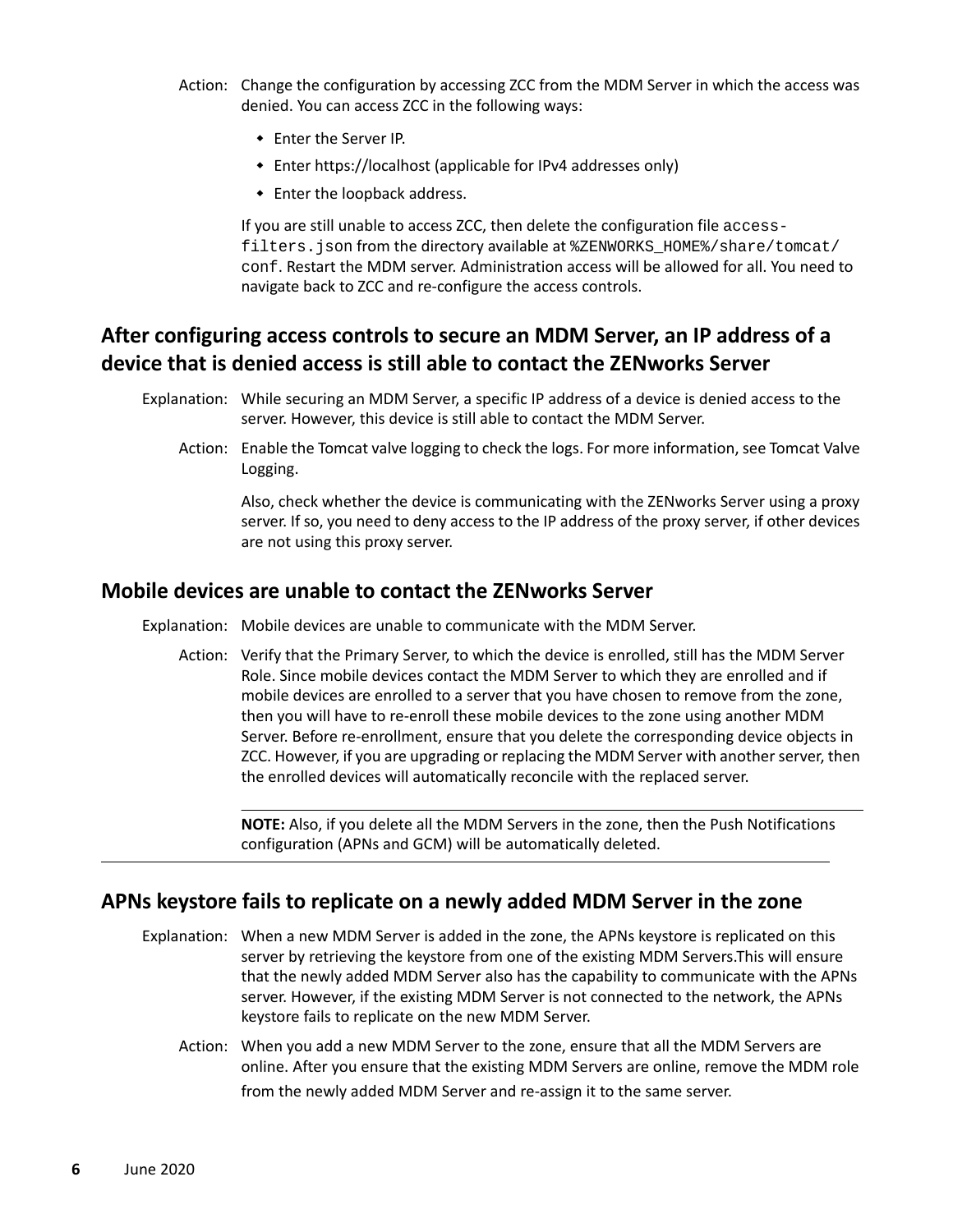# <span id="page-6-0"></span>**Push Notifications**

#### **APNs certificate import fails**

- Explanation: While configuring the Apple Push Notification service in ZENworks, APNs certificate import fails.
	- Action: Check the ZCC.log or the service-messages.log of the MDM Servers. If the failure is due some issue with the APNs Keystore, try restarting the server and then import the certificate. If CertificateNotYetValidException is displayed as the reason for failure, then this indicates that the MDM Server time is ahead of the certificate creation time. You need to wait for a while and then try importing the certificate.

## **Push notifications to enrolled devices will not work as expected, if the APNs certificate has expired and a new certificate is imported**

- Explanation: When the existing APNs certificate has expired and you create a new certificate in the Apple Push Certificates portal and import it to ZENworks, then the push notifications to mobile devices, which were enrolled using the earlier certificate, will not work as expected.
	- Action: Re-enroll the devices. As a best practice, if the APNs certificate has expired, it is recommended that you **Renew** the certificate in the Apple Push Certificates portal instead of creating a new certificate. For details, see Enabling Push Notifications.

## **While migrating from Google Cloud Messaging (GCM) to Firebase Cloud Messaging (FCM), an error is displayed if the Project Number does not match with that of the existing GCM project**

- Explanation: While migrating from GCM to FCM, the following error message is displayed on uploading the .JSON file: "The Project Number included in this .JSON file does not match with the Project Number specified in the existing GCM project. Ensure that the .JSON file includes the correct Project Number".
	- Action: While migrating the GCM project to FCM, use the same login credentials that was used to create the GCM project.

If you are unable to obtain these credentials, then execute the zman sgd command to remove the existing GCM values from the ZENworks database. Restart the ZENworks services and then proceed to upload the .JSON file to configure the new FCM project.

# <span id="page-6-1"></span>**ActiveSync**

## **If a device enrolled as an ActiveSync Only device is fully wiped and deleted, then re-enrollment of the same device fails**

Explanation: If a device that is enrolled as an ActiveSync Only device is fully wiped and deleted using the **Unenroll** quick task, then you will be unable to re-enroll the same device to the ZENworks Management Zone.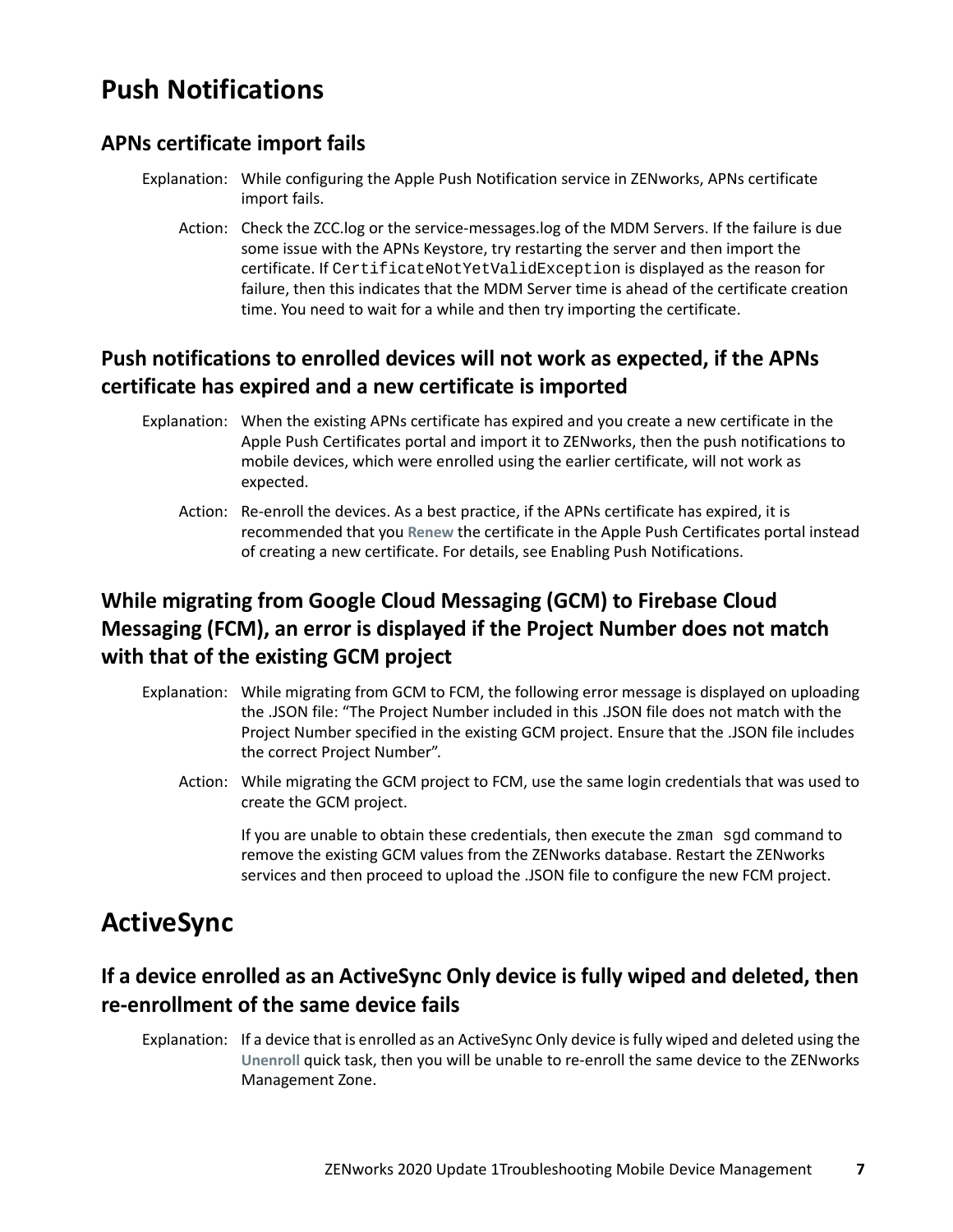Action: In the database, the TobeDeleted value for the device object in the zZENObject table, should be updated to 1.

#### **Email accounts might not work properly on some mobile devices if an ActiveSync server is added after the devices are enrolled**

Explanation: If a device is already enrolled to the ZENworks Management Zone and an ActiveSync server is configured later, then the email accounts on some of these devices might not receive emails.

#### Action: For Android devices:

 You might be prompted to re-enter your account password. If this does not work, either initiate a Refresh action on the email account configured on the device or initiate a Refresh action from the Settings menu on the device.

For Windows devices:

Delete and re-create the email account on the device.

**NOTE:** For iOS devices, the email client might display an error message a couple of times, after which you will start receiving emails on the device.

As a best practice, it is advisable to configure an ActiveSync server before a device is enrolled to the ZENworks Management Zone.

#### **Email accounts cannot be re-configured, if remote wipe is initiated on the ActiveSync Server.**

- Explanation: If a remote wipe is initiated directly from the ActiveSync Server, then the email account configured on the device will stop receiving emails. However, the device object is retained in ZENworks Control Center. Whenever the user tries to re-create the email account, the data on the device is wiped.
	- Action: As a best practice, it is advisable to fully wipe and retire the device. Subsequently, you can click **Delete** to remove the device from the zone.

#### **During email account configuration, user authentication to ActiveSync Server fails**

- Explanation: While configuring an email account on a device using a Mobile Email Policy, the user credentials are obtained from the configured user source and in turn authenticated with the ActiveSync Server. The user is logged in to the email account, if the credentials provided in the user source match with the ones configured in the Activesync Server. However, the user credentials with which the user logs into the ActiveSync Server to retrieve emails might be different from the credentials that he/she uses to login to the LDAP directory, due to which the email account fails to send or receive emails.
	- Action: Select the ActiveSync Server login attribute in the User Source to ensure that the user credentials considered for authentication are the same. For more information, see Configuring the Attribute for ActiveSync Server Authentication.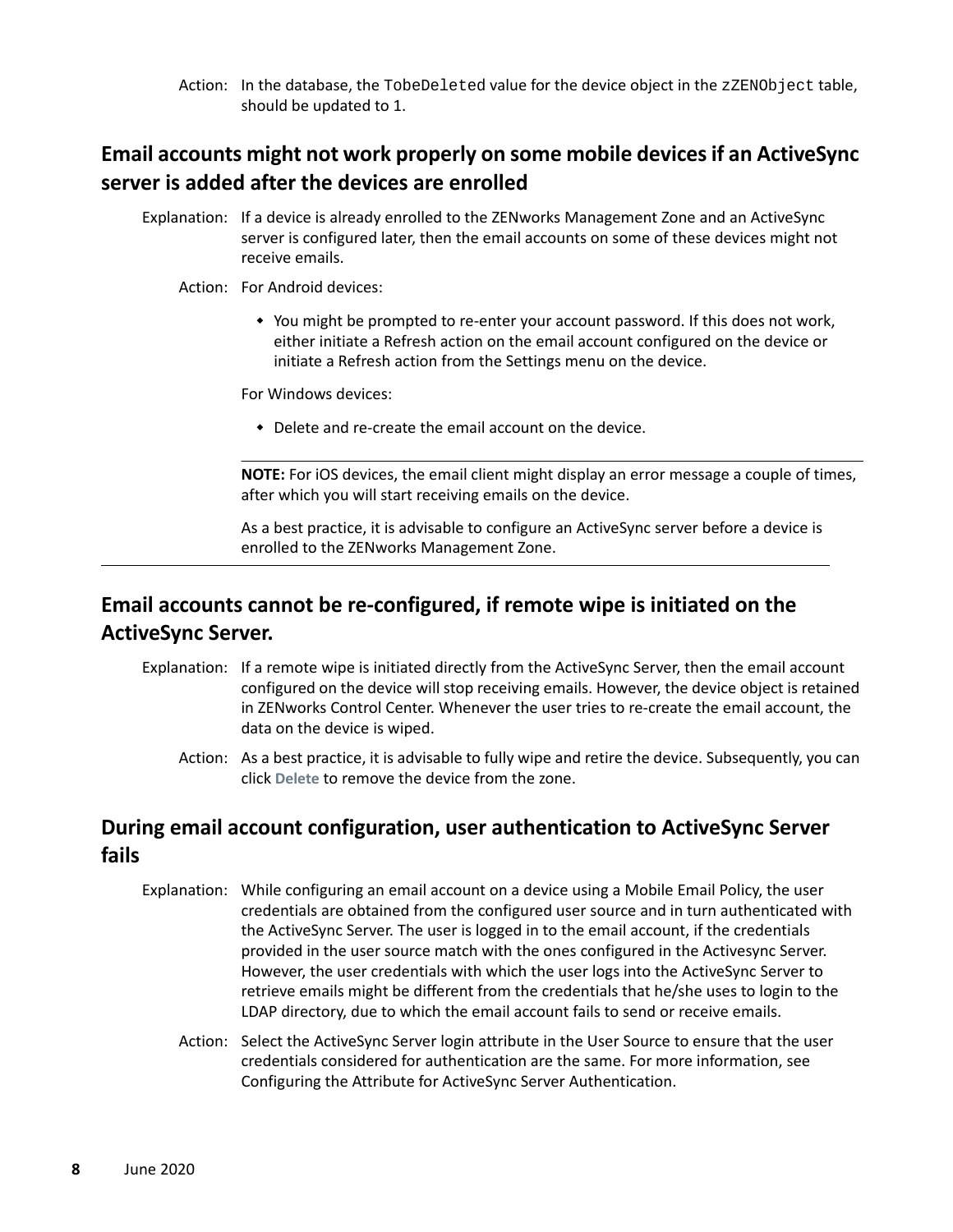## **Email accounts on some devices might stop functioning and an authentication error is displayed**

Explanation: On a few devices, the configured ActiveSync accounts might stop functioning and an **Authentication Error** notification is displayed. In some cases, this notification recurs even if the user has specified the account credentials and in some cases the device does not respond on clicking this notification.

Action: Delete and re-create the email account on the device.

# <span id="page-8-0"></span>**Enrollment**

## **Status of a newly enrolled iOS device is displayed as Pending Enrollment in ZENworks User Portal, until the browser is refreshed**

- Explanation: The status of a newly enrolled iOS device is displayed as **Pending Enrollment** in the ZENworks User Portal even though the device object has moved from the **Pending Enrollment** folder to **Devices** > **Mobile Devices** folder in ZCC. Tapping the Home icon or the Sync Now icon in the ZENworks User Portal does not update the status of the enrolled device.
	- Action: Refresh the ZENworks User Portal browser to view the updated status of the device as **Active**.

## **If the time on an Android device lags behind the time on the ZENworks Server, then device enrollment will be unsuccessful**

- Explanation: The time on an Android device lags behind the time on the ZENworks Server. During device enrollment, when the user logs into the ZENworks mobile app, the enrollment process does not advance to the next stage.
	- Action: Ensure that the time on the device and the ZENworks Server is the same and then try reenrolling the device.

#### **Re-enrollment of a device might fail with a Constraint Violation exception**

- Explanation: When a device object, which is associated with a device that has unenrolled from the zone, is deleted from ZCC, then re-enrollment of the same device might fail and a Constraint Violation exception is displayed in services-messages.log. Constraint violation exception indicates that the device object from the previous enrollment is not deleted from the database.
	- Action: After deleting the device object, you need to wait for the loader process to remove the device object details from the database. This process might take around 10 to 15 minutes, after which you can try re-enrolling the device again. If the error persists even after multiple attempts to re-enroll the device, then contact Customer Care.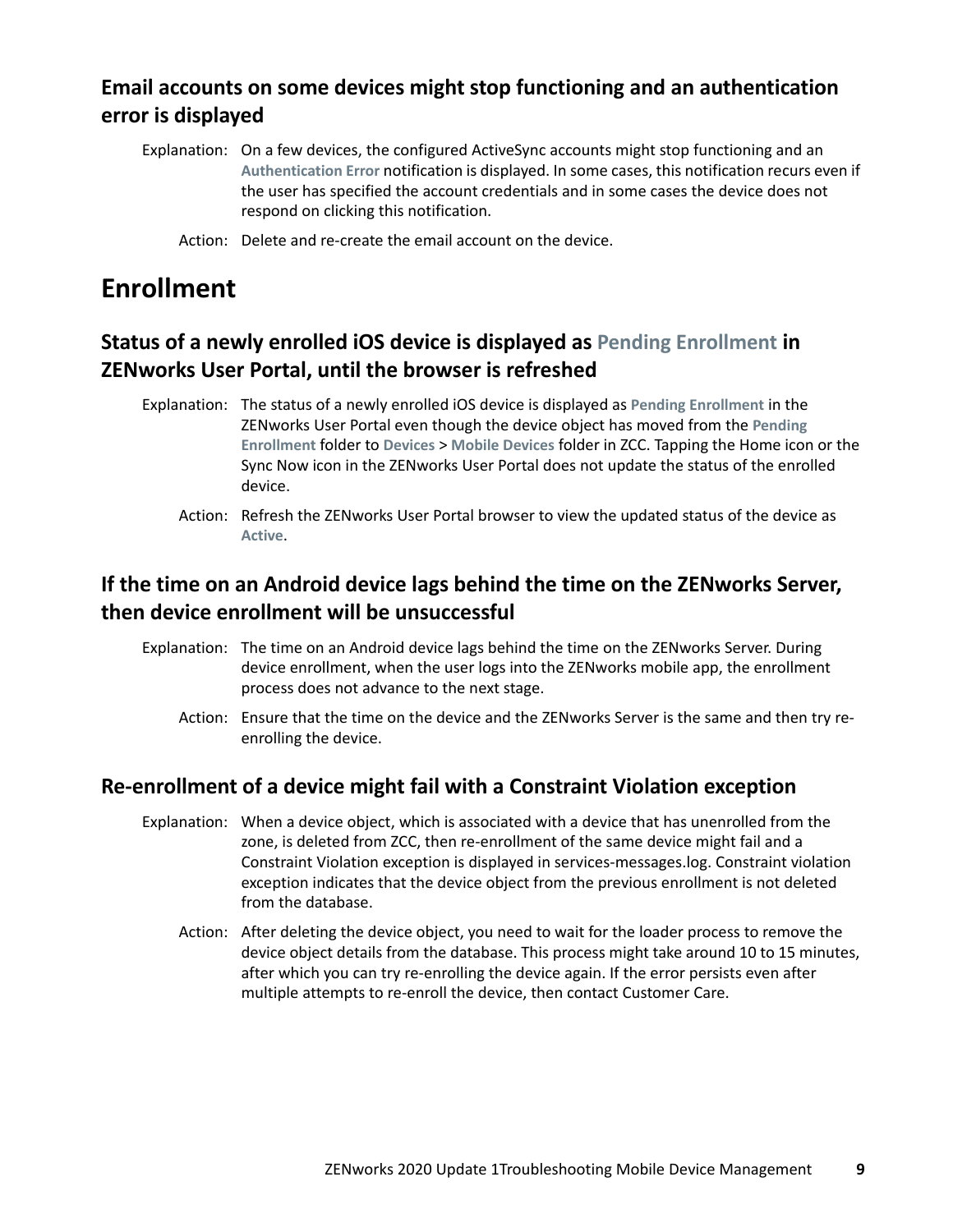## **A retired iOS DEP device does not sync with the ZENworks Server on unretiring it from ZCC**

- Explanation: Consider a scenario, where the user needs to take an iCloud backup of an iOS device enrolled through Apple Device Enrollment Program (DEP). After taking a backup, the device is retired in ZCC using the **Unenroll Device** quick task. On restoring the backup, the device is unretired in ZCC using the **Unretire Device** action. On unretiring, the device does not automatically sync with the ZENworks server and does not reconcile with the unretired device object in ZCC.
	- Action: After unretiring the device, delete the ZENworks Management profile from the device and try re-enrolling the device using the ZENworks End User Portal. However, this workaround is applicable only for those devices that allow for removal of the ZENworks Management profile.

To ensure that the device automatically syncs with the ZENworks server after restoring the iCloud backup, refer to the following steps:

- 1. After taking an iCloud backup instead of retiring the device in ZCC, use the reset option on the device.
- 2. When the device restarts, restore the backed up data in the Apps and Data screen. Ensure that the option to skip this screen (Restore apps and data) is not enabled in the DEP profile.

After restoring from backup, the device will automatically sync with the ZENworks server.

#### **During ActiveSync enrollment of an already enrolled fully-managed Android device, automatic reconciliation to the existing device object fails**

- Explanation: Consider a scenario, where an Android device is enrolled to ZENworks as a work profile device (fully-managed). To manage emails on the device, a Mobile Email Policy is assigned that uses ZENworks as the proxy server between the configured ActiveSync Server and the device. The user then re-enrolls the device to the zone as an ActiveSync (Email only) device. However, during ActiveSync only enrollment, the device fails to automatically reconcile with the existing device object in ZCC and a duplicate device object is created.
	- Action: To ensure that a duplicate device object is not created in ZCC during re-enrollment of a device, you can either:
		- **Allow the user to manually reconcile the device:** by enabling the setting in the assigned Mobile Enrollment Policy. For more information, see the [Mobile](https://www.novell.com/documentation/zenworks-2020-update-1/zen_mobile/data/t47m0uut26pg.html)  [Management Reference](https://www.novell.com/documentation/zenworks-2020-update-1/zen_mobile/data/t47m0uut26pg.html).
		- **Enable direct communication with the configured ActiveSync server:** by selecting the option **Do not use ZENworks Server as Proxy Server** in the assigned Mobile Email Policy. The device can directly send or receive emails from the configured ActiveSync server. For more information, see the [Mobile Management Reference](https://www.novell.com/documentation/zenworks-2020-update-1/zen_mobile/data/t47mbvq1rasv.html).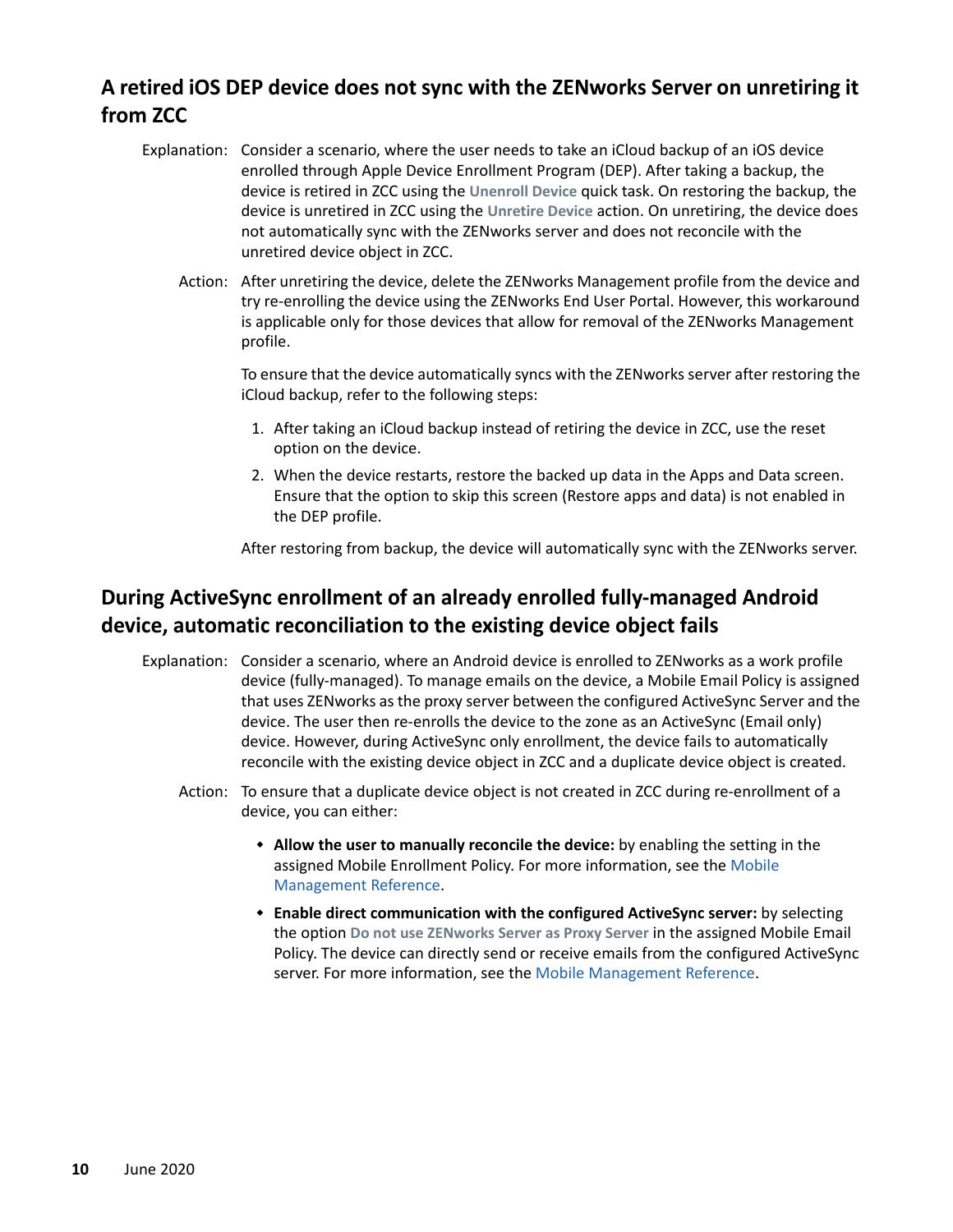# <span id="page-10-0"></span>**Quick Tasks**

## **If the time on the ZENworks Server lags behind the actual enrollment time of a mobile device, then any quick task that is sent to this device within this time period is not processed and its status will remain as Initiated**

- Explanation: When a mobile device is enrolled to the zone and the ZENworks Server time lags behind the enrollment time of this device, then any quick task that is sent during this time period, is not processed and the status of the quick task remains as **Initiated**.
	- Action: You need to wait until the ZENworks Server time is equal to or exceeds the device enrollment time, before sending a push notification, such as quick tasks, to the device.

# <span id="page-10-1"></span>**Apple Volume Purchase Program**

#### **VPP bundle creation fails**

Explanation: At times, VPP bundle creation might fail due to the reasons listed below.

Possible Cause: Some of the possible reasons are:

- The Apple Server is busy and not responding.
- Apple is unable to provide the latest app metadata as Apple might have discontinued support for the app.
- Apple has extended VPP support to a new country, which is not supported by ZENworks. Contact the Micro Focus tech support team to include this country in ZENworks.

#### **VPP bundle distribution fails**

Explanation: At times VPP bunle distribution might fail due to the reasons listed below.

- Possible Cause: Bundle distribution might fail due to the following reasons. Check the bundle **Deployment Status** to identify the reason for failure.
	- A VPP bundle is assigned to a device with iOS version prior to 9.0. Apple supports device assignments on iOS versions 9.0 or newer.
	- A VPP bundle is assigned to a user and the invite to associate with the Apple VPP is not accepted by the user.
	- A VPP bundle is assigned to a user and the Apple ID on the user's device is different from the Apple ID that the user has used to associate with the Apple VPP.
	- The app is not compatible with the device.
	- Deficit in the number of licenses.
	- The Apple VPP subscription is disabled or deleted.
	- The VPP token ownership has changed and is being used by another MDM solution.
	- Apple is unable to validate the iTunes Store ID of the specific app.
	- The app has discontinued in the iTunes Store.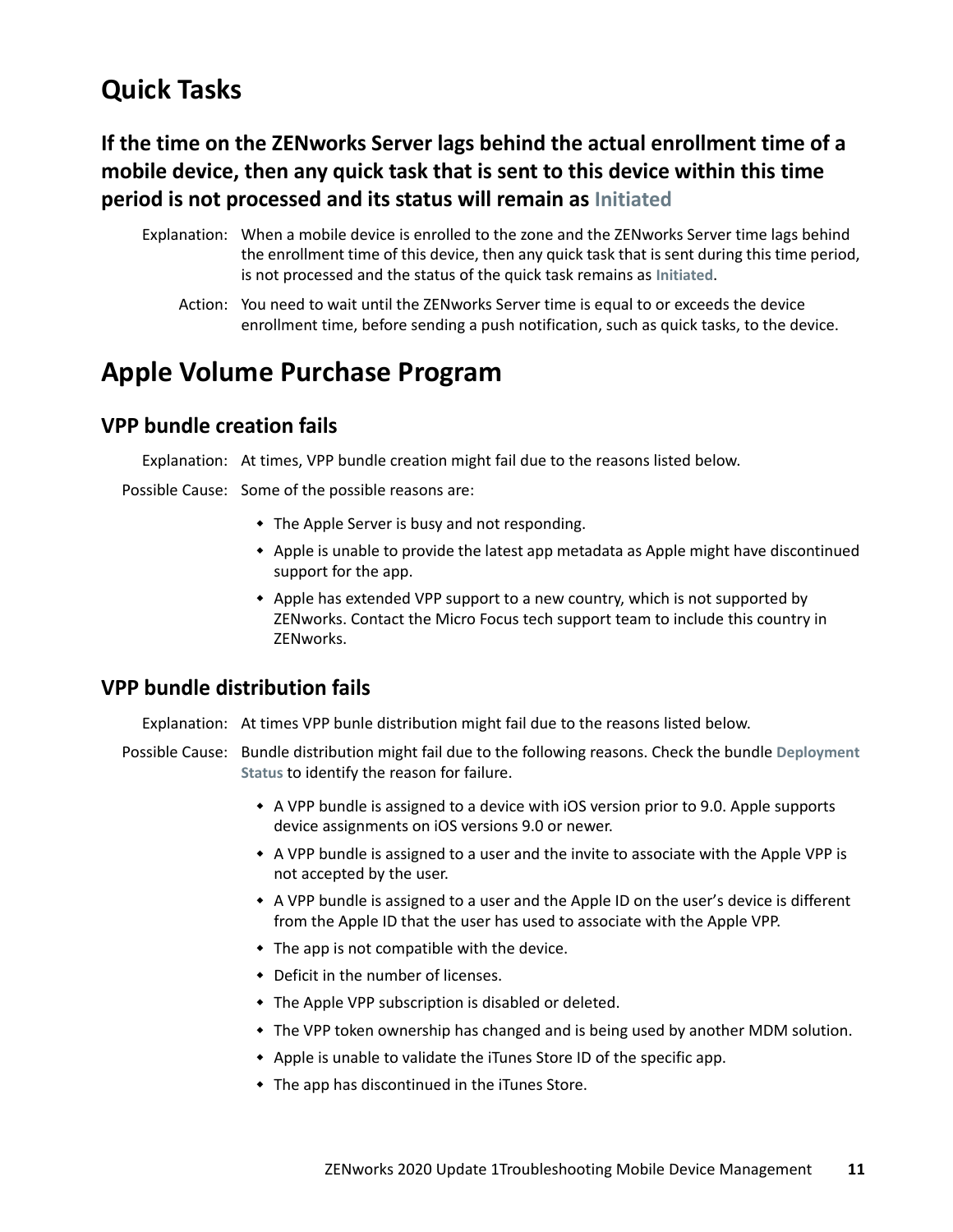#### **For an Apple School Manager Account, bundle creation for associated apps that are linked to a specific location might fail in ZCC.**

- Explanation: When VPP purchases, made in Apple School Manager, are linked to a location and a nonlocation specific server token is uploaded in ZCC, then bundle creation for these apps fails.
	- Action: To support location based assets, VPP in Apple School Manager uses location tokens. Therefore, the server token that you upload in ZCC should be linked to the same location as that of the purchased apps. To download the server token for a specific location, in the Apple School Manager portal, navigate to **Settings** > **Apps and books** > **My Server Tokens** and click download against the location of the token that you want to download. For more information on Apple School Manager, see the [Apple Documentation.F](https://developer.apple.com/library/archive/documentation/Miscellaneous/Reference/MobileDeviceManagementProtocolRef/5-Web_Service_Protocol_VPP/webservice.html#//apple_ref/doc/uid/TP40017387-CH8-SW23)or more information on how to upload a server token in ZCC, see Linking ZENworks to the Apple VPP Account.

## **Purchased license count is not updated, if sync to retrieve latest VPP apps is initiated immediately after purchasing an app**

- Explanation: If a sync between the ZENworks Server and the Apple Server is initiated immediately after purchasing an app using the Apple VPP account credentials, then the purchased license count might not be updated with these latest app purchases. Subsequently, bundle assignments might fail.
	- Action: Ensure that you verify the purchased license count for that specific app in the Apple VPP License Summary page, before assigning that app to a device or a user. Wait for the next sync or re-initiate the sync to update the purchased license count.

## **While uploading or renewing a VPP token, an appropriate error message is displayed and the subscription renders as unusable.**

- Explanation: If the existing token or the renewed token is managed by another MDM solution, then an appropriate message is displayed and the subscription renders as unusable.
	- Action: Delete this subscription and create a new subscription. To continue using the same token, you need to claim management of the token.

# <span id="page-11-0"></span>**Policies**

#### **EUP session becomes inactive when a Mobile Security or Device Control Policy is applied on iOS devices**

- Explanation: A Mobile Security Policy or a Mobile Device Control Policy, with modifications to the Safari browser settings, is assigned to an iOS Device. When a device refresh is initiated in the End User Portal (EUP) on a Safari browser, as soon as the policies are effective on the device, the EUP session is logged out.
	- Action: None. Log in to the EUP session again.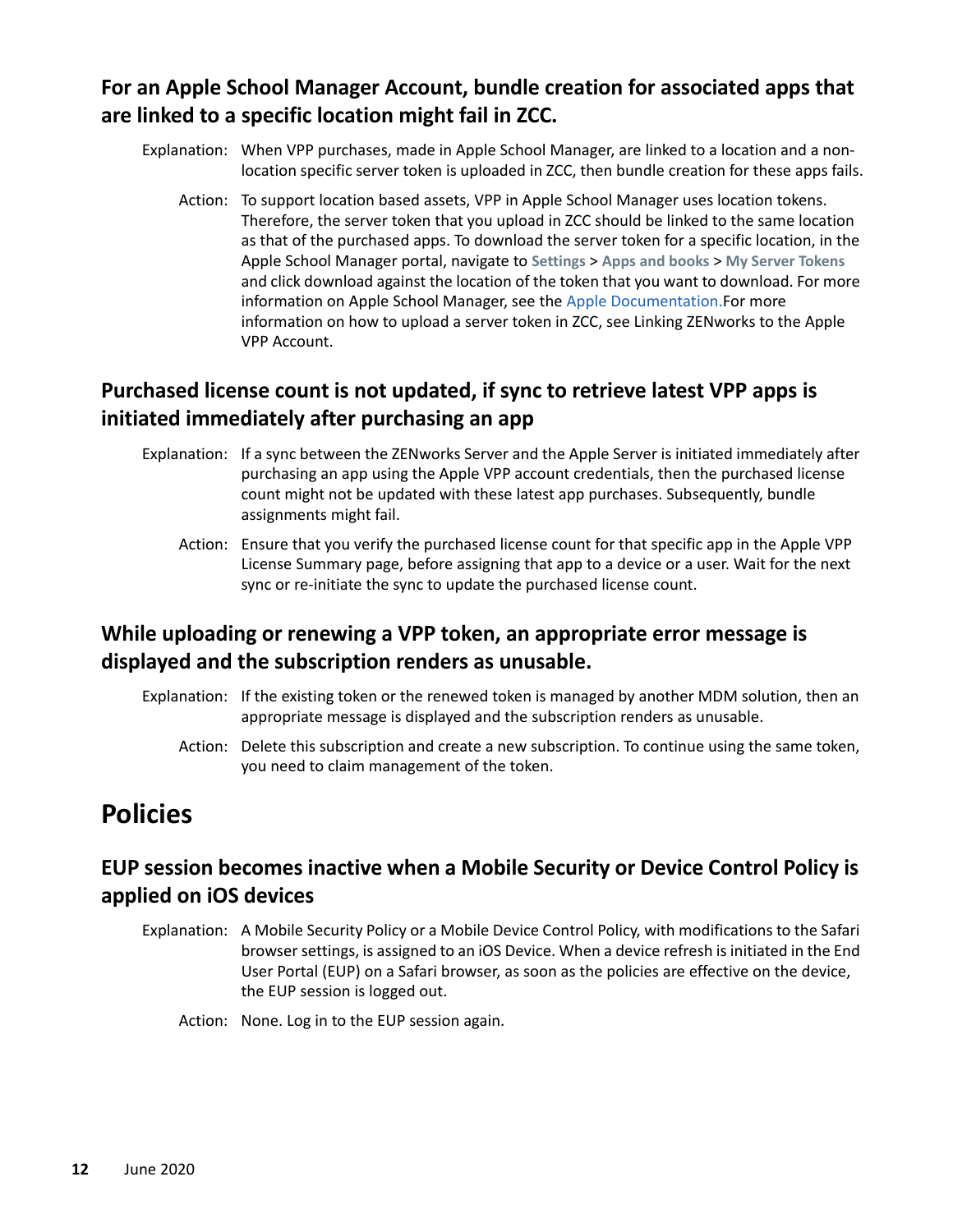#### **Mobile Security policies might not apply automatically on a few Android devices**

Explanation: Mobile Security policies assigned to devices might not apply automatically on a few Android devices.

Action: Initiate a Refresh action on these devices.

#### **Windows mobile devices do not accept alphanumeric or complex characters even if they are enabled in the assigned Mobile Security policy**

Explanation: When a Mobile Security policy, which has alphanumeric or complex characters enabled as a part of the Password settings, is assigned to a Windows device, the device keeps prompting for Personal Identification Number (PIN) and does not accept alphanumeric or complex characters.

Action: None. This is a Microsoft limitation.

## **Simple passwords are accepted by a few Android devices even if the setting is disabled in the assigned Mobile Security policy**

Explanation: When a Mobile Security policy, in which the simple password setting is disabled, is assigned to Android devices, a few of the Android devices might still accept a simple password.

Action: None.

#### **Max Grace Period and Max Inactivity Timeout restriction settings might display incorrect values on the device**

Explanation: The **display the passcode screen on unlock** (max grace period) and **maximum inactivity timeout** values specified in the mobile security policy that is assigned to an iOS device, might display incorrect values when viewed on the device. However, this does not affect the behavior of the device lock feature as the values specified while defining the mobile security policy in ZENworks Control Center (ZCC) are applied.

Action: None

#### **Mobile Security Policy does not enforce a password on certain work managed Android 8.0 devices**

- Explanation: When a Mobile Security Policy with password restrictions enabled is assigned to certain Android 8.0 work managed devices, on which no passwords have been set, the policy does not enforce a password on the devices.
	- Action: You can either apply the latest security patch level applicable for Android 8.0 devices (for details contact your device manufacturer) or update your operating system version to 9.0 or a later version.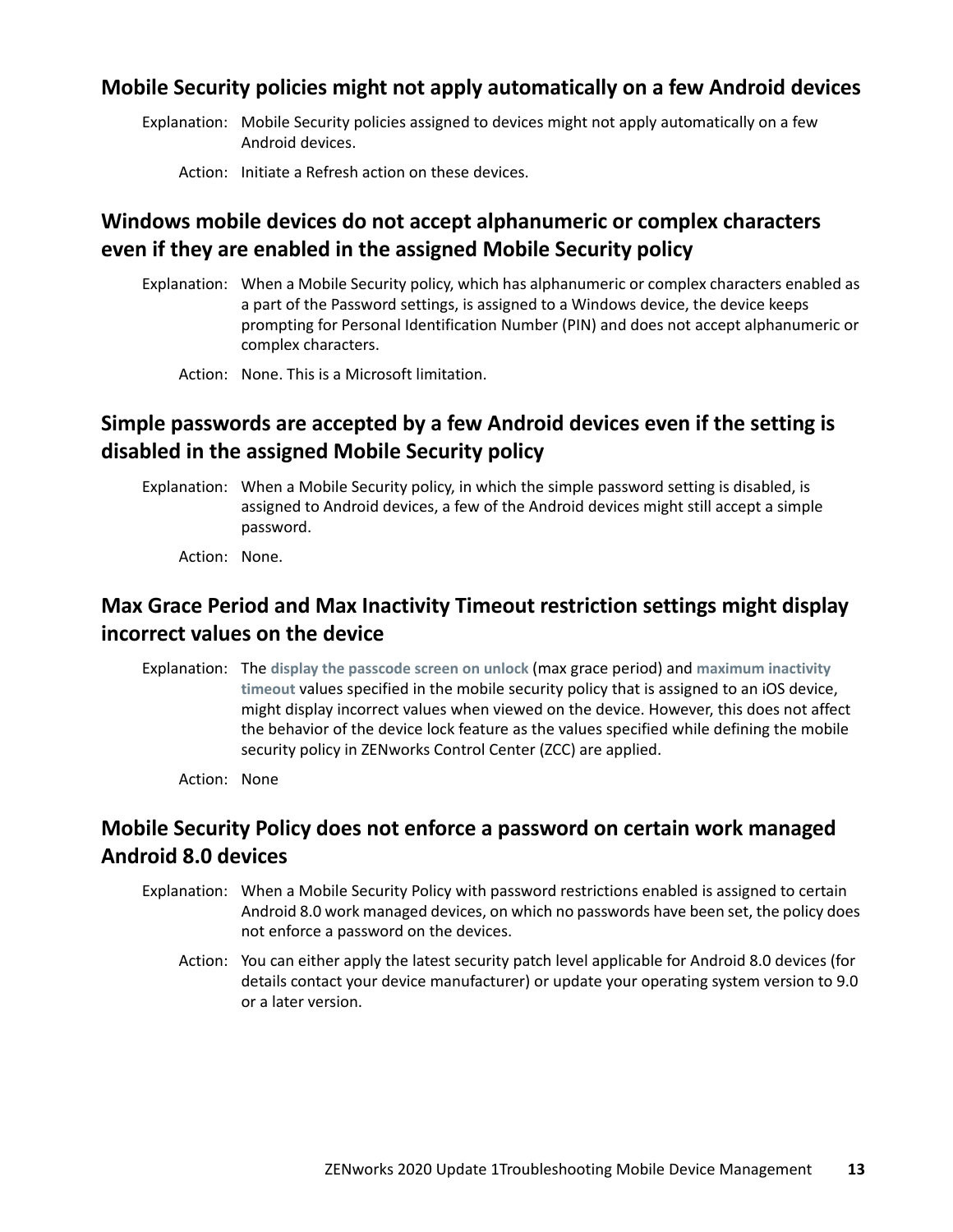# <span id="page-13-0"></span>**Bundles**

## **Variable specified while configuring bundle app parameters, appears as is when the app is pushed to the device**

- Explanation: Both built-in as well as custom variables can be specified as key value pairs or in the configuration file while configuring specific app parameters. However, these variables appear as is when the application is pushed to the device. This might happen if an incorrect variable is specified.
	- Action: Ensure that you have provided the correct variable or the specified variable is defined in ZCC.

# <span id="page-13-1"></span>**Android Enterprise**

#### **The user is unable to access the managed Google Play Store on the device as the Google user account or its token has expired**

Explanation: Occasionally, the accounts or their tokens with which managed Google Play is accessed on the enrolled device, expires due to the following reasons:

- The authentication token that was obtained to add the account to the device has expired.
- The account or enterprise has been deleted.
- Automatic abuse checks are triggered on Google servers.

In such cases, the enrolled user will not be able to access the managed Google Play store on the device and a message stating that the account has expired is logged against the device in ZCC.

Action: If the user is still not able to access the managed Google Play Store, then on accessing the ZENworks Agent App on the device, the user needs to click the refresh icon. Alternatively, you can also refresh the device from the ZENworks server. A new Google user account or token will be automatically created.

**NOTE:** If you want re-enroll a retired device and if the accounts or their tokens has expired, then on unretiring the device and on accessing the ZENworks agent app on the device, the following error message is displayed and the app is automatically uninstalled from the device.

*Your device could not be enrolled to ZENworks. To re-initiate enrollment, enable the ZENworks Agent App in the Google Play Store.*

Subsequently, the user can access the Google Play store to re-install the app and the user should re-enroll the device to ZENworks. The device will automatically reconcile with the existing device object in ZCC.

If for any reason, the user is still not able to access the managed Google Play Store, then refer to the server logs to gather more information on this issue.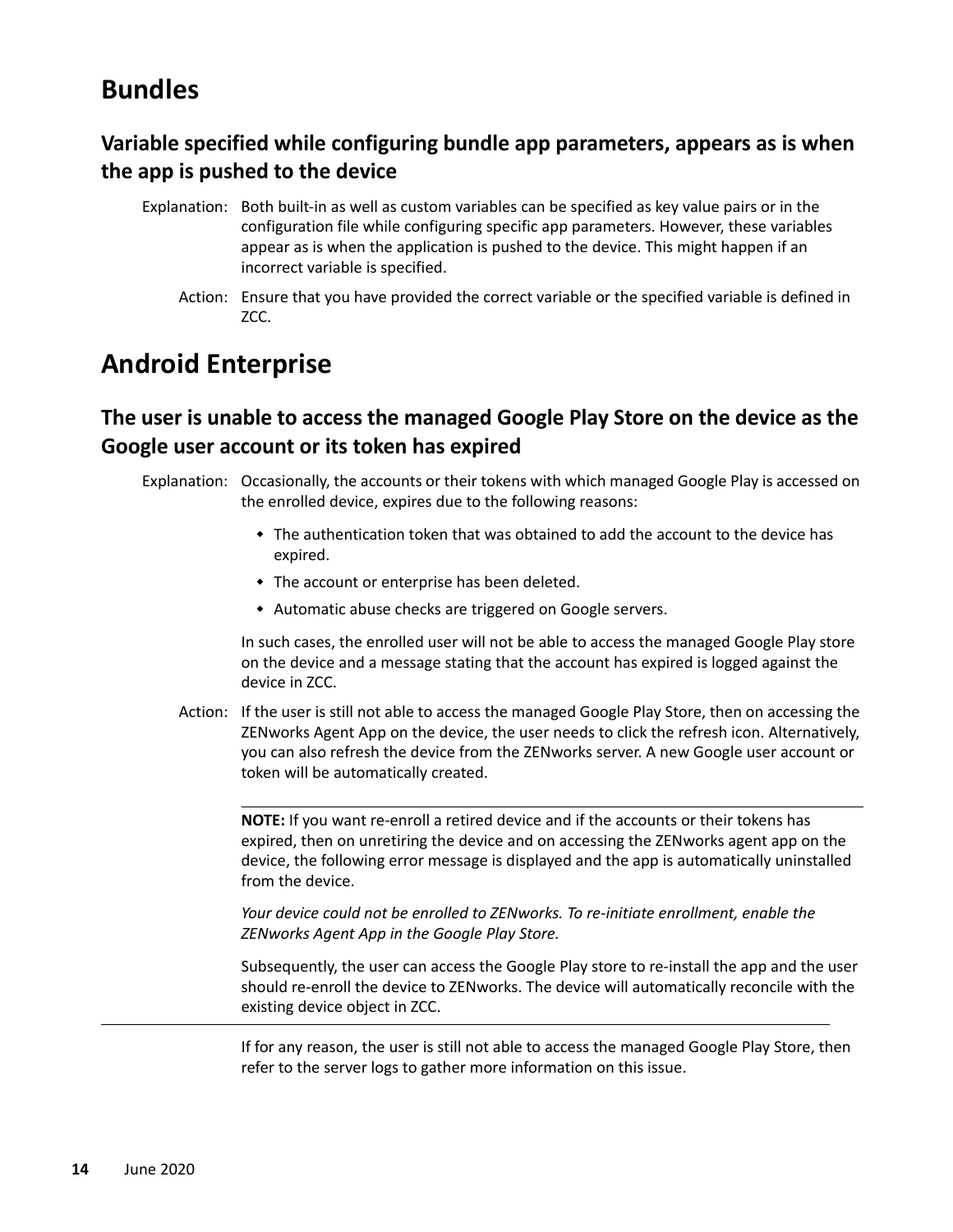#### **Device enrollment fails with a message that indicates that the prerequisites required to enroll the device have not been met.**

- Explanation: When a user enrolls an Android device either in the work profile or the work-managed device mode, then the enrollment fails and an error message "The prerequisites required to enroll this device in the work profile or work-managed device mode have not been met. Please contact you administrator" is displayed.
- Possible Cause: This error might occur due to one of the following reasons:
	- An Android Enterprise Subscription is not created.
	- The user is not a part of the user source associated with the Android Enterprise Subscription.
	- A Mobile Enrollment policy and an Android Enterprise Enrollment policy are not assigned to the user who is a part of the user source associated with the Android Enterprise Subscription.
	- The Android Enterprise Enrollment policy is assigned to a device instead of a user. If a new device is being enrolled to ZENworks, then you need to assign the Android Enterprise Enrollment policy to the users of these devices. Device assignments are supported only for those devices that have already been enrolled using the Device Admin API (the basic mode of enrollment) and need to be re-enrolled to the zone in the work profile or work-managed device mode.

**NOTE:** From the ZENworks 2017 Update 4 release onwards, the basic mode of enrollment has been deprecated.

- The device is not Android Enterprise capable.
- Action: Identify the exact reason for the error from service-messages.log (for server-related log messages) and zapp.  $log$  (for device-related messages), fix the issue and try enrolling the device again. For more information on the location of these logs, see [Log Locations.](#page-0-0)

#### **Work-managed device enrollment fails**

Explanation: Work-managed device enrollment fails.

Possible Cause: Some of the reasons for failure are:

- The Google Play Store on the device is not the latest version and requires an update.
- The Android Enterprise subscription in ZCC is not associated with the user whose device has failed to enroll.
- The Android Enterprise policy is not assigned to the user whose device has failed to enroll.

#### **Unable to access GroupWise emails on enrolled devices using the Gmail app that was remotely configured in ZENworks**

Explanation: The GroupWise email account configured in the Gmail app might not be accessible, if the app was remotely configured using the Managed Configuration feature in ZENworks.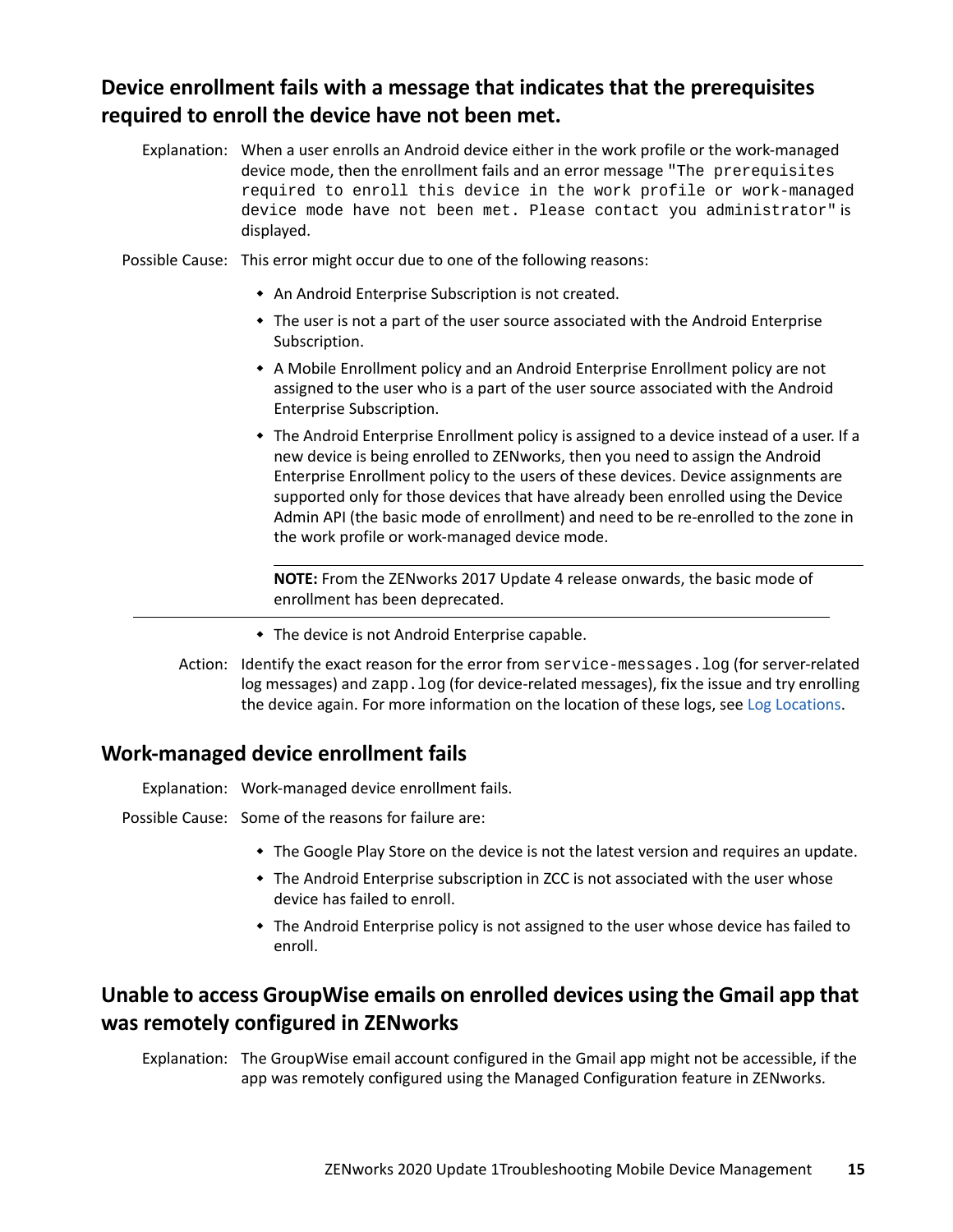Action: Ensure that you specify the email address of the user (or the \${Email} variable) in the username field while remotely configuring the Gmail app in ZENworks. This is a GroupWise limitation.

#### **Unable to associate user context with the Android Enterprise Subscription**

Explanation: When you are creating an Android Enterprise Subscription an error occurs while associating a user context.

This might be because of any of the following reasons:

**Scenario 1:** The selected user context might already be associated with a subscription that is already unenrolled. The data associated with unenrolled subscription will be deleted only after 30 days.

**Action:** After unenrolling the Android Enterprise Subscription, delete the subscription data. To delete the subscription data run the zman sca command.

**Scenario 2:** Both Parent and child user are associated to the same Android Enterprise Subscription.

**Action:** Both parent and child user context cannot be associated with the same subscription. Depending on your requirement, you can remove either child or parent user context.

## **An error Work profile can't be created because you've reached the maximum number of users on your device. Remove at least one user and try again is displayed on certain devices while trying to setup the work profile again.**

- Explanation: When the work profile setup on a device is initially interrupted and ZENworks tries to setup the work profile again after a device reboot, then the error **Work profile can't be created because you've reached the maximum number of users on your device. Remove at least one user and try again** might be displayed.
	- Action: Remove the work profile that might have been setup initially by navigating to **Settings** > **Accounts** > **Remove work profile**, reboot the device and retry work profile setup. If the problem persists, remove any additional users from the device and retry work profile setup.

#### **When a device becomes compliant and restrictions are removed, app shortcuts on the home screen might not be restored**

Explanation: When an Android device becomes non-compliant, work apps are restricted and app shortcuts in the home screen are hidden. However, when the device becomes compliant, the work apps are enabled but the shortcuts in home screen are not restored.

Action: None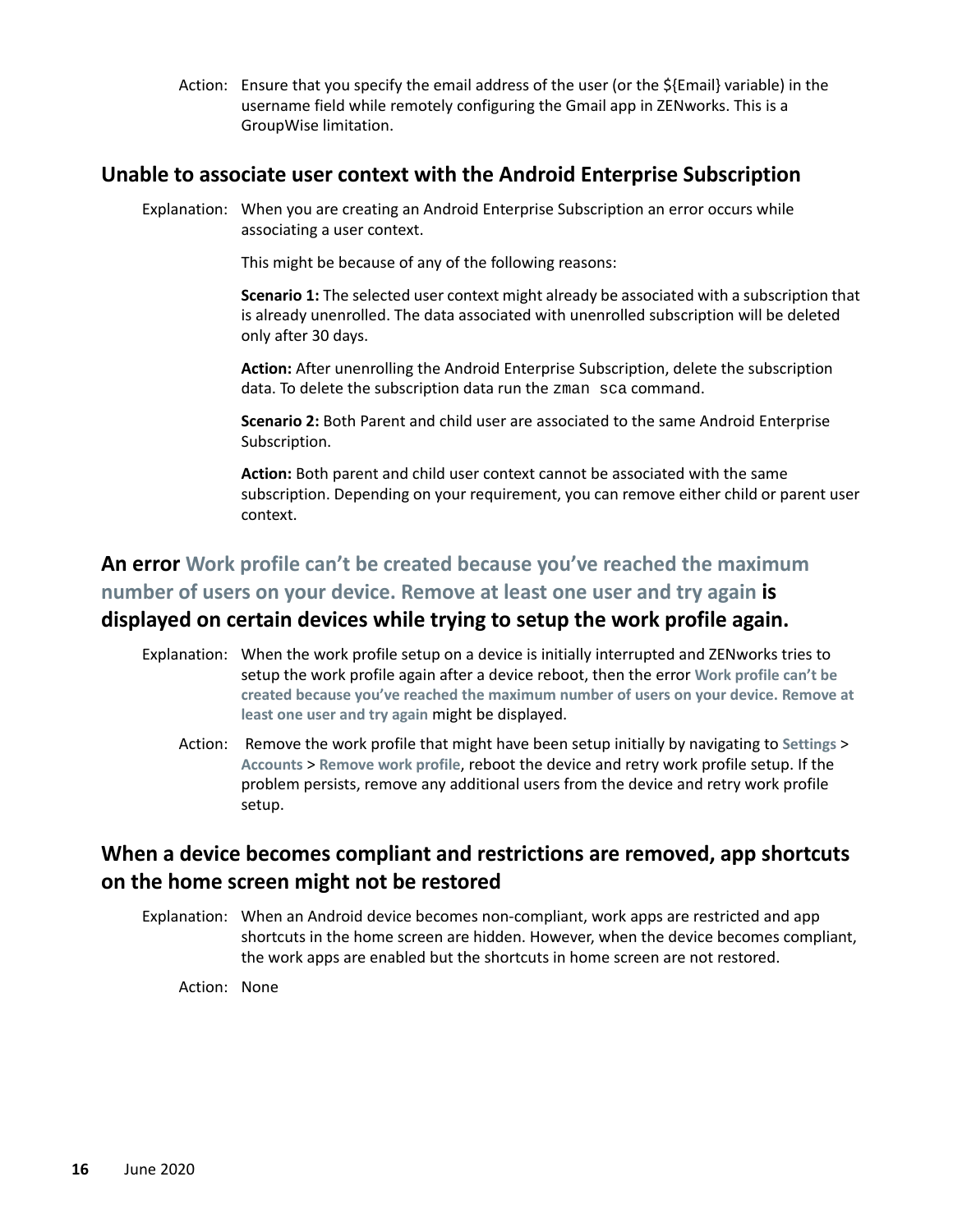#### **Work profile setup fails on an Android O device that already has work profile**

- Explanation: While setting up the work profile on an Android O device that already has a work profile set up from another EMM vendor, the work profile setup process might fail to remove the existing profile automatically.
	- Action: Manually remove the existing work profile before setting up the work profile using ZENworks.

#### **On certain devices, apps fail to install but is made available in managed Google Play store**

- Explanation: During bundle assignment, the **Allow users to install from the managed Google Play store** remains unchecked for the app to silently install on the device. However, at times, instead of installing the app, it is made available in managed Google Play store.
	- Action: Install the app from managed Google Play store.

#### **Work profile enrollment fails on certain Android 5.0 devices**

- Explanation: An Android 5.0 or 5.0.x device fails to enroll in the work profile mode, even if an Android Enrollment Policy is assigned,
	- Action: None. The device might not be Android enterprise capable.

#### **Certain work apps crash when the user logs in to those specific apps**

- Explanation: When a user tries to log in to an app within the work profile, the app crashes or does not respond. This might happen if the app requires the user to add another account, which is by default disabled by ZENworks.
	- Action: Navigate to the **Mobile Device Control Policy** assigned to the user, select Android and enable the **Allow Adding of Account** Setting. This setting will enable users to add accounts within the work profile. However, this setting should be used with caution, as by enabling it users can also add their personal Google accounts and download personal apps within the work profile, which might make it difficult to contain corporate data within the profile workspace.

As a best practice, it is recommended that you pre-configure the app and deploy it using the Managed Configurations feature in ZENworks.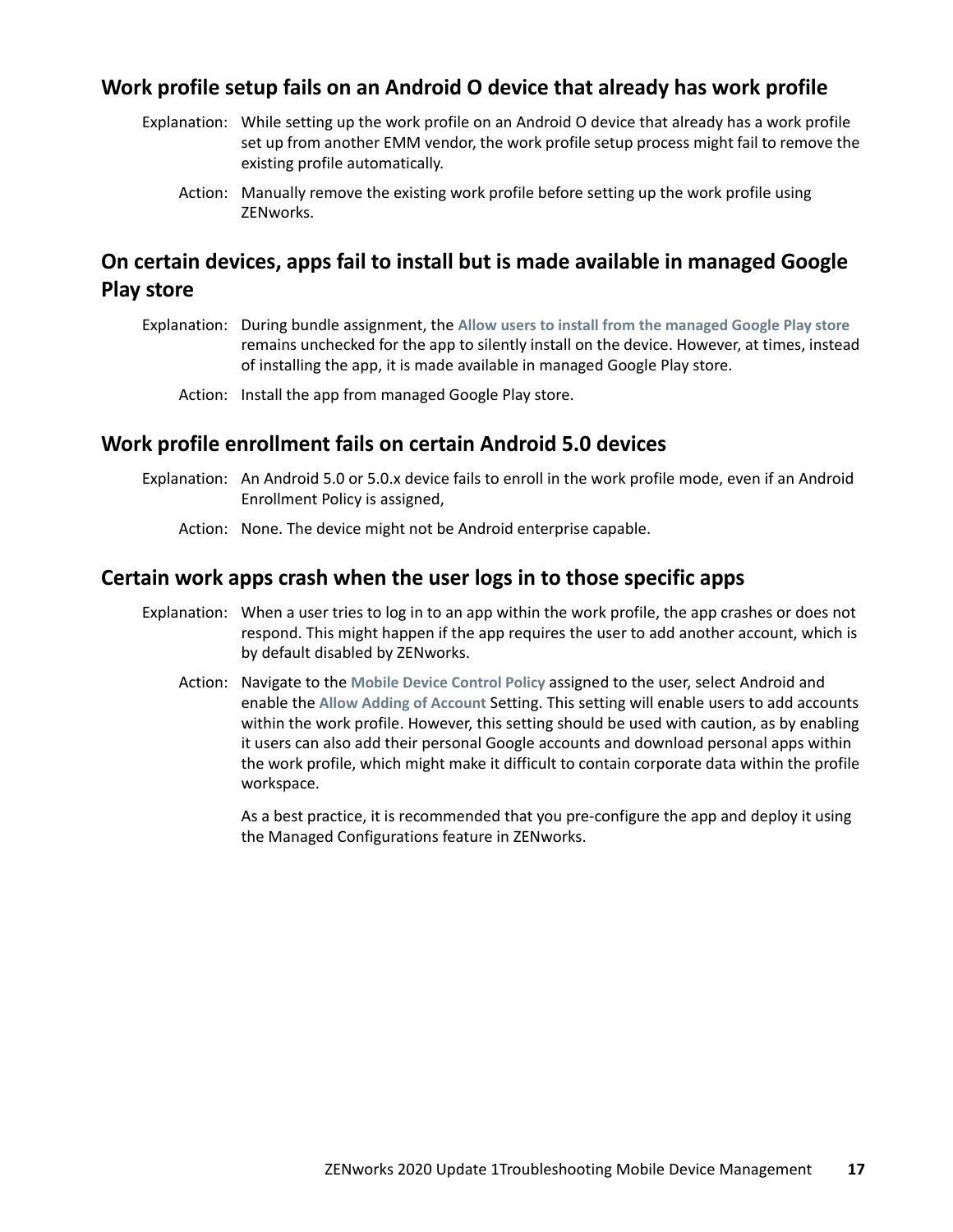# <span id="page-17-0"></span>**ZENworks Agent App**

## **When the ZENworks Agent app contacts the server to obtain the new certificate after the CA remint activation date, the status of the system update is momentarily displayed as failed**

- Explanation: The ZENworks app installed on an Android device, which was offline during the period from CA remint initiation to activation, contacts the server only after the certificate activation date, then a message is displayed requesting the user to accept the new certificate. After the user accepts the request, the **Update Assigned** status for this device is momentarily displayed as **Failed** and changes to **Successful** after the next refresh.
	- Action: None

#### **The ZENworks Agent App shortcut crashes when the app is updated**

Explanation: When the latest ZENworks update is applied on the ZENworks Agent app, then on clicking the app shortcut in the home screen, it crashes with the error **App not installed**. However, the updated app is installed correctly.

Action: Remove and add the app shortcut again. You can also open the app from the launcher.

## **On opening the ZENworks Agent App, an error Device is no longer enrolled with server. Please reinstall the app and enroll the device again is displayed.**

- Explanation: On opening the ZENworks Agent app on a device that is enrolled to ZENworks, the following error is displayed **Device is no longer enrolled with server. please reinstall the app and enroll the device again**.
	- Action: You need to perform the following:
		- 1. Check whether the device object is present in ZCC or not.
		- 2. If the device object is not present in ZCC, then uninstall and re-install the ZENworks Agent app. Re-enroll the device to ZENworks.
		- 3. If the problem persists, disable Device Administrator for the app, clear the app data and open the ZENworks Agent app again. To clear the app data, perform the following steps:

**NOTE:** A Moto E4 Plus device with Android version 7.1.1 was considered to provide the following navigation path, which may vary based on the Android version or the device manufacturer.

- a. Navigate to **Settings** > **Security** > **Device Administrator**. Deselect ZENworks checkbox and follow the prompts to complete deactivating Device Administrator.
- b. Navigate back to the **Settings** menu, click **Apps** > **ZENworks** > **Storage** > **Clear Data**. Follow the prompts to complete clearing the app data.
- c. Open the ZENworks Agent app.